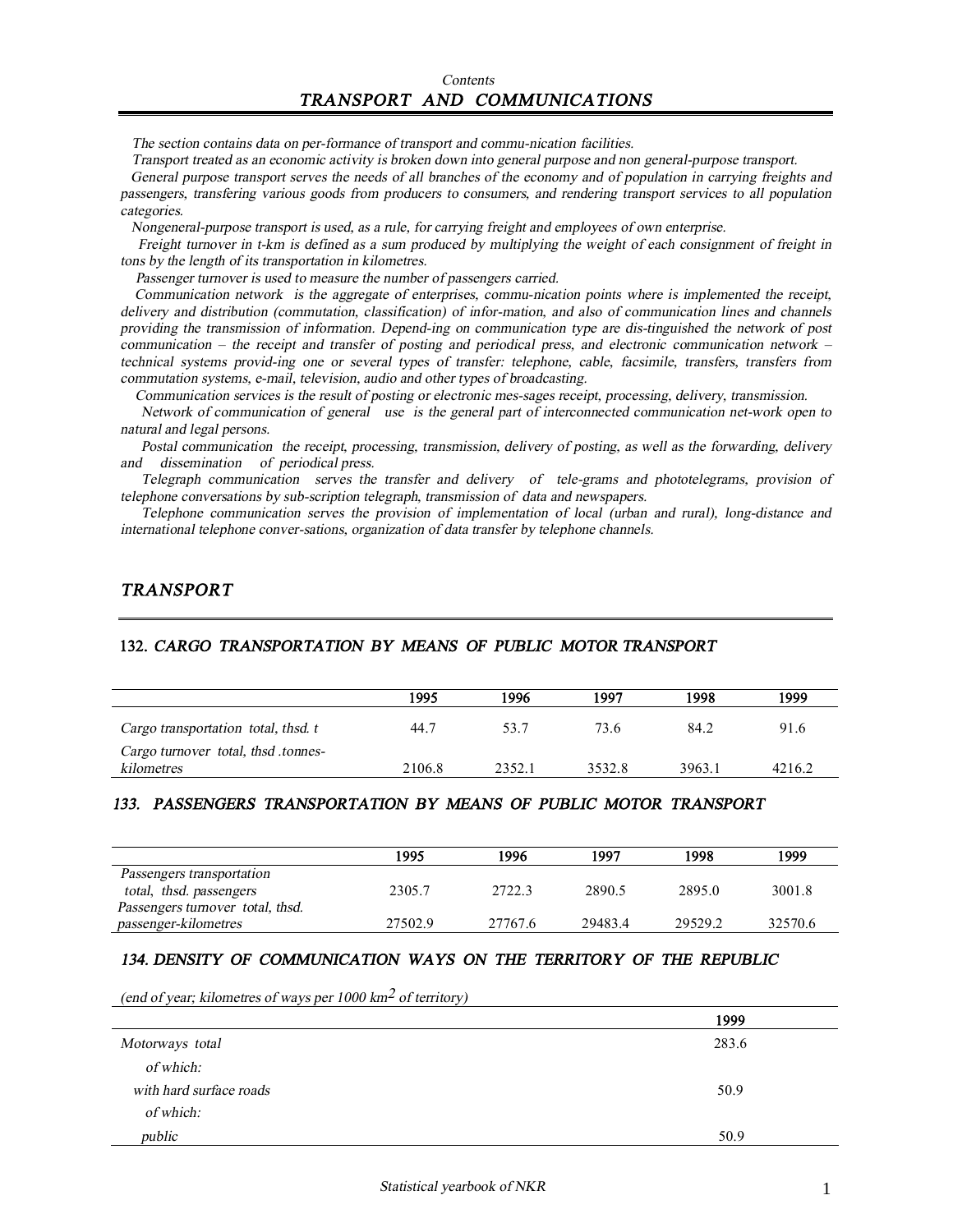#### *Contents*

## *135. OPERATIONAL LENGTH OF PUBLIC MOTORWAYS*

*(end of year; kilometres)*

|                                      | 1999 |
|--------------------------------------|------|
| Total roads/motorways                | 1248 |
| of which:                            |      |
| general-purpose                      | 1248 |
| Roads covered with hard surface from |      |
| total length of roads/motorways      | 224  |
| of which:                            |      |
| general-purpose                      | 224  |

## **136.** *THE LENGTH OF PUBLIC ROADS / MOTORWAYS BY TYPES OF SURFACE*

| (kilometres)                                     |                          |  |
|--------------------------------------------------|--------------------------|--|
|                                                  | 1999                     |  |
| Roads/motorways total                            | 1248                     |  |
| of which:                                        |                          |  |
| paved with asphalt and concrete                  | 224                      |  |
| broken-stone and graved without cementing, paved | $\overline{\phantom{a}}$ |  |
| broken-stone and graved without cementing, paved | 1024                     |  |
| unmetalled roads                                 |                          |  |

## **137.** *LENGTH OF PUBLIC ROADS / MOTORWAYS OF INTERGOVERNMENTAL, REPUBLICAN AND LOCAL IMPORTANCE*

(*kilometres*)

|                                       | 1999                     |
|---------------------------------------|--------------------------|
| Roads/motorways total                 | 1248                     |
| of which hard surface roads           | 224                      |
| of which:                             |                          |
| roads of intergovernmental importance | $\overline{\phantom{0}}$ |
| of which hard surface roads           | $\overline{\phantom{0}}$ |
| roads of republican importance        | 554                      |
| of which hard surface roads           | 207                      |
| roads of local importance             | 694                      |
| of which hard surface roads           | 17                       |

## **138.** *ROAD ACCIDENTS*

|      | by place of accident |                            |                    |          | by groups               |                |
|------|----------------------|----------------------------|--------------------|----------|-------------------------|----------------|
|      | In settlements       | On roads                   | In other<br>places | obstacle | Inroad on<br>pedestrian | Other incidens |
|      |                      | Number of accidents, units |                    |          |                         |                |
| 1996 | Q                    | 15                         | 8                  |          |                         | 27             |
| 1997 | 23                   |                            |                    |          | 19                      | 19             |
| 1998 |                      | 21                         |                    |          | 8                       | 26             |
| 1999 | 19                   | 15                         |                    |          |                         | 20             |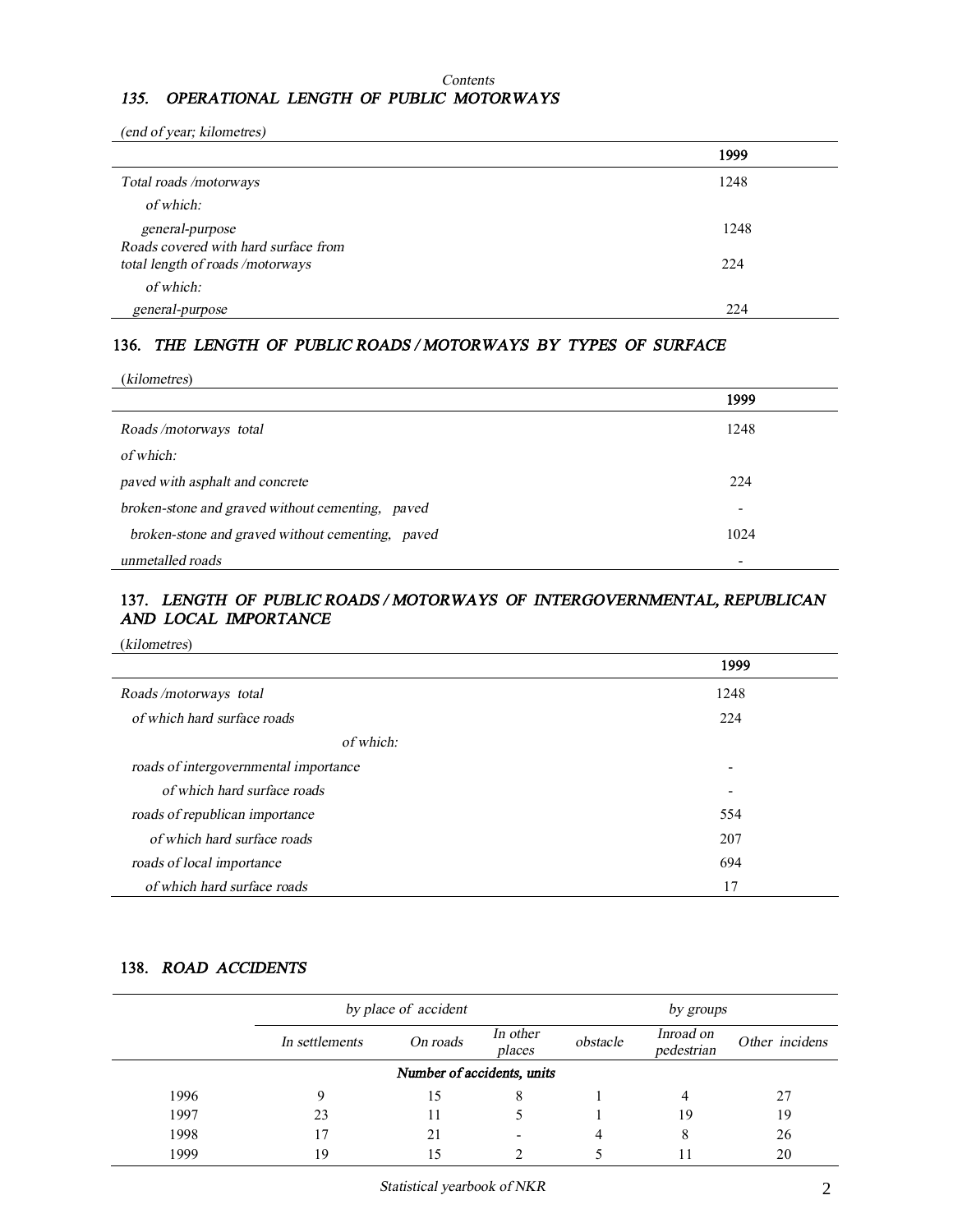|      |    | Contents    |         |   |    |    |
|------|----|-------------|---------|---|----|----|
|      |    |             | lost    |   |    |    |
| 1996 | h  | $\mathbf Q$ | 8       |   |    | 21 |
| 1997 |    |             |         |   |    |    |
| 1998 |    |             |         |   |    |    |
| 1999 |    | h           |         |   |    |    |
|      |    |             | wounded |   |    |    |
| 1996 | 14 | 27          | 14      |   |    | 50 |
| 1997 | 19 | 21          |         |   | 14 | 32 |
| 1998 | 16 | 29          |         | 6 |    | 34 |
| 1999 | 21 | 26          |         | 6 | 10 | 33 |

## *COMMUNICATIONS*

### *139. MAIN INDICATORS OF GENERAL- PURPOSE COMMUNICATIONS\**

|                                                                                                    | 1995  | 1996  | 1997           | 1998  | 1999  |
|----------------------------------------------------------------------------------------------------|-------|-------|----------------|-------|-------|
| Number of enterprises and branch<br>offices of communication (end of year), units                  | 91    | 92    | 93             | 92    | 89    |
| Revenues from main communi-cation activities<br>(at current prices), mln. drams                    | 121.4 | 204.0 | 261.6          | 340.2 | 462.9 |
| Dispatched, thsd.                                                                                  |       |       |                |       |       |
| letters                                                                                            | 16.1  | 17.1  | 7.4            | 8.1   | 9.1   |
| ewspapers and magazines                                                                            | 19.5  | 8.4   | 40.6           | 61.8  | 31.3  |
| parcels<br>money transfers and pension                                                             | 0.2   | 0.3   | 0.1            | 0.1   | 0.0   |
| allowances                                                                                         | 344.4 | 346.9 | 382.7          | 400.0 | 385.9 |
| telegrams                                                                                          | 5.2   | 6.4   | 4.8            | 4.0   | 2.6   |
| Number of trunk and international calls, thsd.<br>Number of telephone units in the general purpose | 514.7 | 626.6 | 690.7          | 752.6 | 681.3 |
| network total, thsd. units                                                                         | 10.0  | 11.5  | 12.0           | 12.9  | 13.3  |
| of which:                                                                                          |       |       |                |       |       |
| urban telephone network                                                                            | 9.6   | 10.7  | 11.0           | 11.7  | 11.9  |
| rural telephone network<br>Private (home) telephone units in total number of                       | 0.4   | 0.8   | 1.0            | 1.2   | 1.4   |
| telephone units, thsd.                                                                             | 7.9   | 9.2   | 9.7            | 10.4  | 10.8  |
| Provision of population with home telephone sets<br>per 100 households, units                      | 22.1  | 24.4  | 25.5           | 27.3  | 28.3  |
| Number of television stations, units                                                               | 5     | 7     | $\overline{7}$ | 10    | 19    |
| Number of radio broadcasting units (end of<br>year), total                                         |       |       |                |       | 8     |

\* *The data of "Artsakhcap "SJSC are represented only.* 

# **140.** *REVENUES FROM RENDERED COMMUNICATION SERVICES*

| $(thisd. \, draws)$              |          |          |          |          |          |
|----------------------------------|----------|----------|----------|----------|----------|
|                                  | 1995     | 1996     | 1997     | 1998     | 1999     |
| Communication total<br>of which: | 121401.6 | 203962.8 | 261612.8 | 340239.4 | 462885.8 |
| mail                             | 21417.9  | 19281.9  | 26590.5  | 37716.4  | 32899.3  |
| telegraph                        | 1274.1   | 1468.1   | 3219.6   | 2333.0   | 2763.7   |